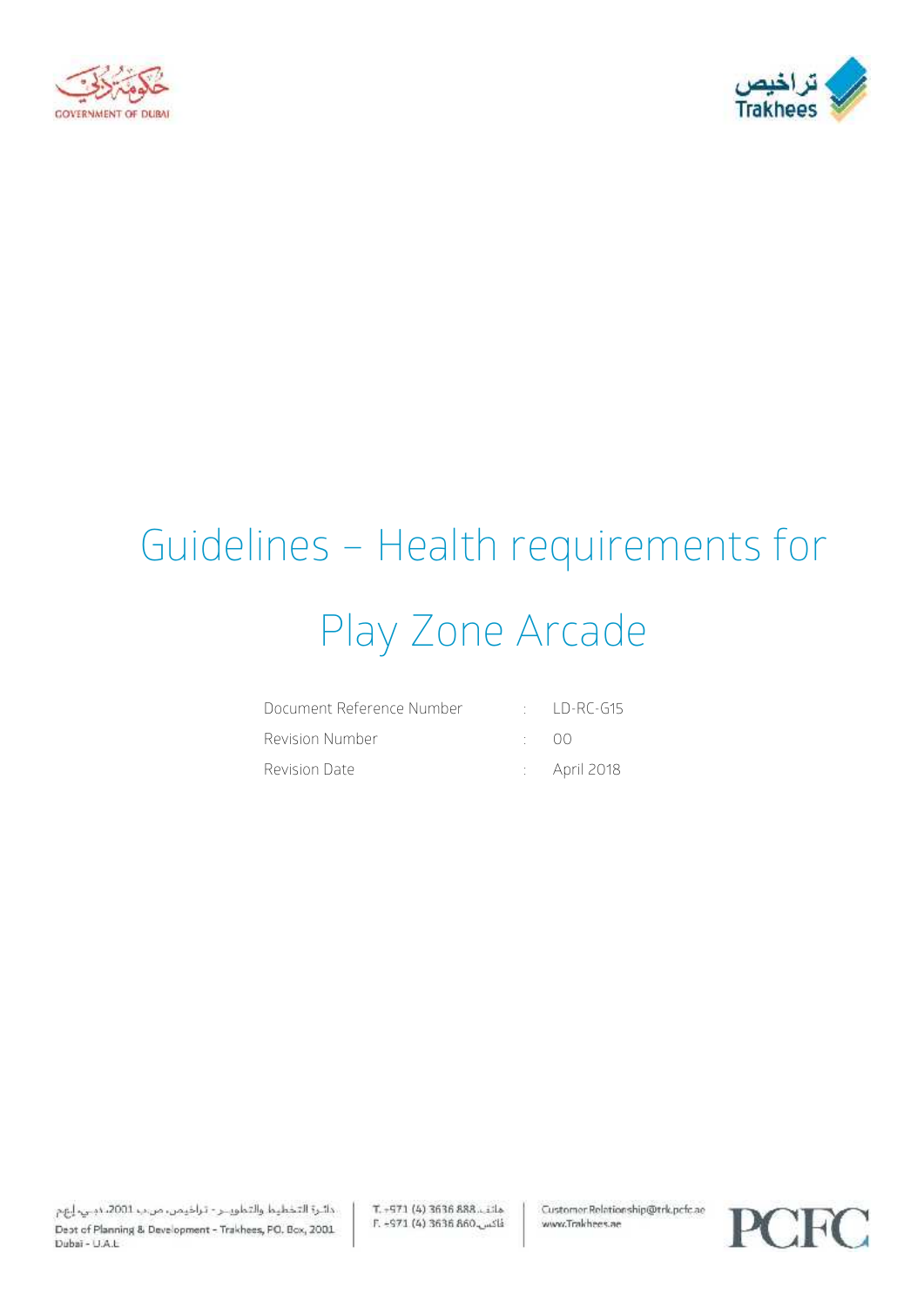

# **1. Purpose:**

- To ensure compliance of all play zone arcades with the public health requirements set forth by Trakhees
- To ensure the implementation of unified health requirement in all play zone arcades in the area of Jurisdiction of Trakhees, Dubai, UAE.

# 2. **Scope**:

The health requirement is applicable in all play zone arcades in the area of Jurisdiction of Trakhees, Dubai, UAE.

### **3. Responsibility:**

- Director, Inspection Department
- Manager, Retail & Commercial
- Senior Officer, Retail & Commercial
- Officers, Retail & Commercial

## **4. Details of implementation**:

- 4.1 **Documents:**
	- 4.1.1 A valid professional trade license issued from Trakhees Licensing Division /JAFZA should be available and the Commercial name should reflect the service provided by the centre.
	- 4.1.2 Updated staff list.
	- 4.1.3 EPHS file as per (Health Circular No.4) to compile and include all the required documents for verification during inspection.

#### 4.2 Staff:

- 4.2.1 All staff should obtain Occupational Health Card (OHC) issued from Trakhees (044364652/044364639) within the first month of starting the work in the premise. In case of renewal, the card must be applied for renewal one month prior to the expiry date.
- 4.2.2 Instructor should wear clean uniform during working hours.
- 4.2.3 Personal hygiene of the staff should be maintained.
- 4.2.4 All employees shall be trained in the safe working procedures/operations for each play machine.
- 4.2.5 Employees shall be properly instructed about the hazards/safe practices in the work place through bulletins, printed rules, and verbal instructions.
- 4.3 **Premises:**
	- 4.3.1. Floor, walls, ceiling must be kept clean, well maintained & in good repair at all times. The walls should be painted with suitable and smooth paint and the floor of the playing machine should be made of latex which has shock resistance ability. Floors in other areas should be smooth and easy to clean.